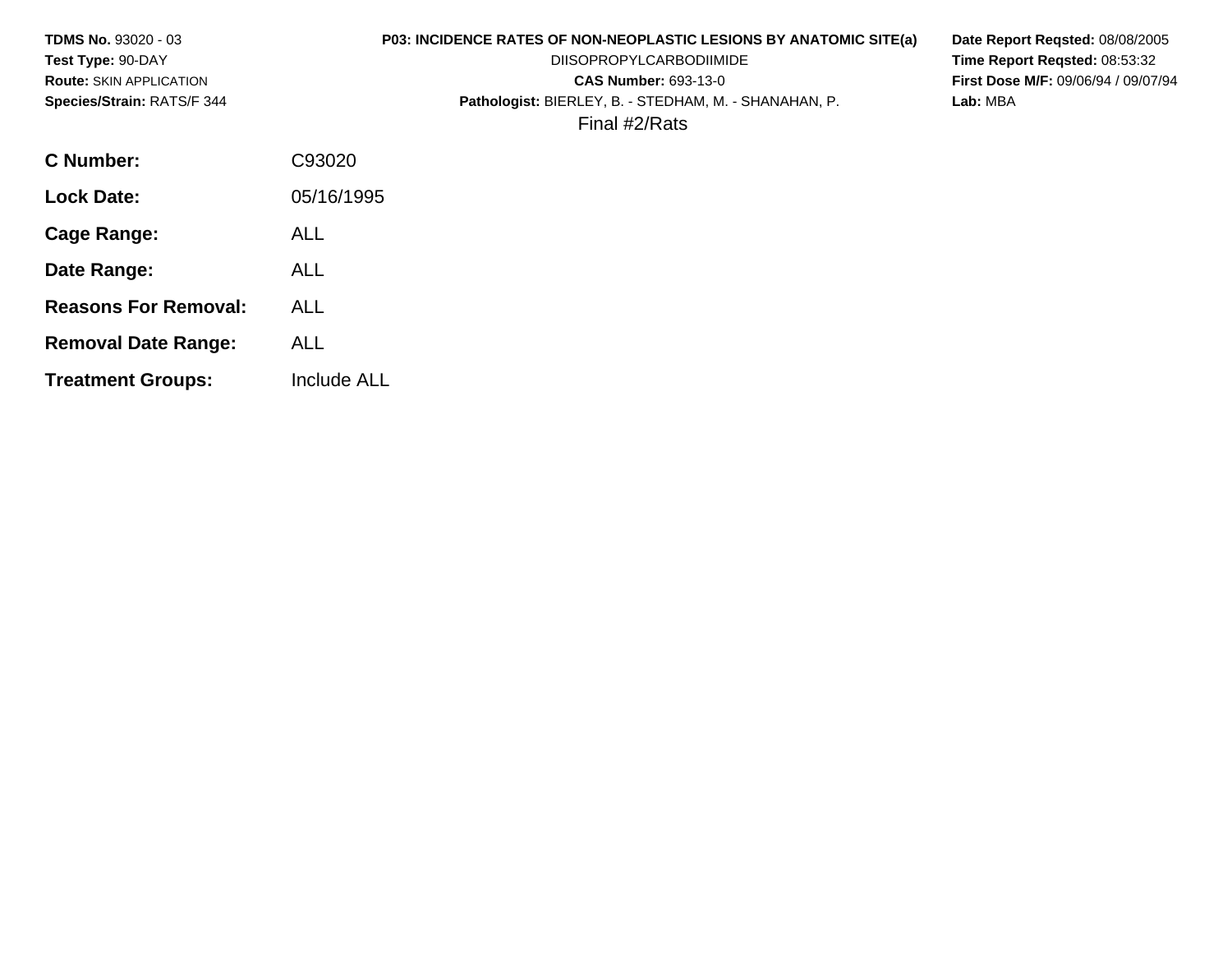**Species/Strain:** RATS/F 344 **Pathologist:** BIERLEY, B. - STEDHAM, M. - SHANAHAN, P. **Lab:** MBA

**Test Type:** 90-DAY DIISOPROPYLCARBODIIMIDE **Time Report Reqsted:** 08:53:32 **Route:** SKIN APPLICATION **CAS Number:** 693-13-0 **First Dose M/F:** 09/06/94 / 09/07/94

| 10              | 10                     | 10             | 10                             | 10                           | 10                       |
|-----------------|------------------------|----------------|--------------------------------|------------------------------|--------------------------|
|                 |                        |                |                                | 10                           | 3<br>$\overline{7}$      |
| 10<br>10        | 10<br>10               | 10<br>10       | 10<br>10                       | 10                           | 10                       |
|                 |                        |                |                                |                              |                          |
| (10)            | (0)                    | (0)            | (10)                           | (10)<br>4 (40%)<br>$1(10\%)$ | (10)<br>6(60%)<br>6(60%) |
| (10)            | (0)                    | (0)            | (10)                           | (10)                         | (9)                      |
| (10)            | (0)                    | (0)            | (10)<br>$1(10\%)$<br>$1(10\%)$ | (10)                         | (10)                     |
|                 |                        |                |                                |                              |                          |
| (10)<br>4 (40%) | (10)<br>4 (40%)        | (10)<br>6(60%) | (10)<br>4 (40%)                | (10)<br>5(50%)<br>$1(10\%)$  | (10)<br>3(30%)           |
|                 |                        |                |                                |                              |                          |
|                 |                        |                |                                |                              |                          |
|                 | $1(10\%)$<br>$1(10\%)$ |                |                                |                              |                          |

## GENERAL BODY SYSTEM

None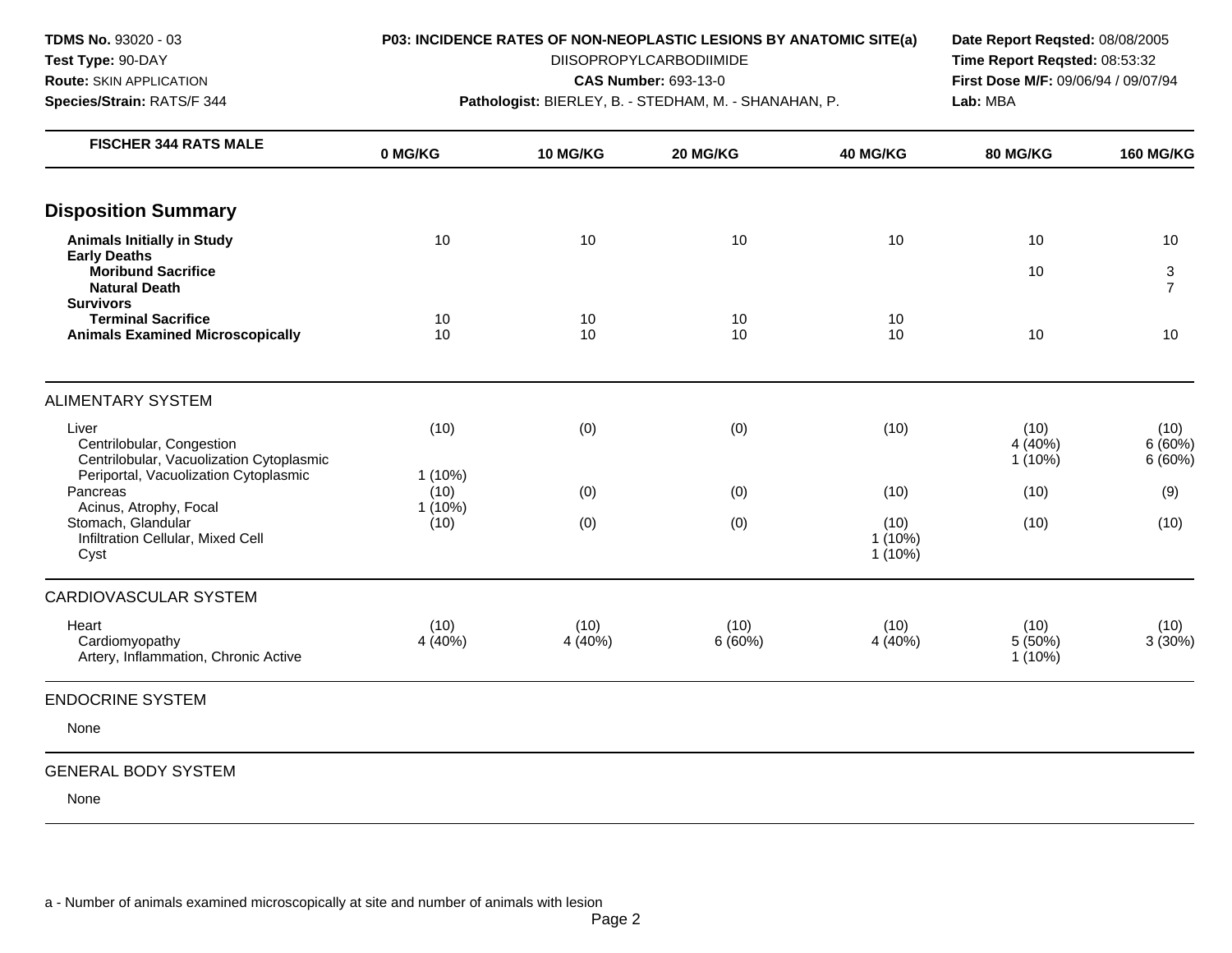**Species/Strain:** RATS/F 344 **Pathologist:** BIERLEY, B. - STEDHAM, M. - SHANAHAN, P. **Lab:** MBA

**Test Type:** 90-DAY DIISOPROPYLCARBODIIMIDE **Time Report Reqsted:** 08:53:32 **Route:** SKIN APPLICATION **CAS Number:** 693-13-0 **First Dose M/F:** 09/06/94 / 09/07/94

| <b>FISCHER 344 RATS MALE</b>                                                | 0 MG/KG                        | <b>10 MG/KG</b> | 20 MG/KG        | 40 MG/KG          | <b>80 MG/KG</b>          | <b>160 MG/KG</b>  |
|-----------------------------------------------------------------------------|--------------------------------|-----------------|-----------------|-------------------|--------------------------|-------------------|
|                                                                             |                                |                 |                 |                   |                          |                   |
| <b>GENITAL SYSTEM</b>                                                       |                                |                 |                 |                   |                          |                   |
| <b>Preputial Gland</b><br>Inflammation, Chronic Active                      | (10)<br>2(20%)                 | (0)             | (0)             | (10)<br>2 (20%)   | (10)<br>$1(10\%)$        | (10)<br>4 (40%)   |
| <b>HEMATOPOIETIC SYSTEM</b>                                                 |                                |                 |                 |                   |                          |                   |
| <b>Bone Marrow</b><br>Hemorrhage                                            | (10)                           | (0)             | (0)             | (10)              | (10)                     | (10)<br>2(20%)    |
| Lymph Node, Mandibular<br>Hyperplasia, Lymphoid<br>Hyperplasia, Plasma Cell | (10)<br>$1(10\%)$<br>$1(10\%)$ | (0)             | (0)             | (10)              | (10)                     | (10)              |
| Hemorrhage<br>Lymph Node, Mesenteric<br><b>Necrosis</b>                     | (10)<br>$1(10\%)$              | (0)             | (0)             | $1(10\%)$<br>(10) | (10)                     | (10)              |
| Spleen<br>Lymphoid Follicle, Depletion Cellular                             | (10)                           | (10)            | (10)            | (10)              | (10)                     | (10)<br>$1(10\%)$ |
| Thymus<br>Necrosis<br>Hemorrhage                                            | (10)                           | (10)            | (10)            | (10)              | (10)<br>2(20%)<br>2(20%) | (10)              |
| Atrophy                                                                     |                                |                 |                 |                   | 2(20%)                   | 3(30%)            |
| <b>INTEGUMENTARY SYSTEM</b>                                                 |                                |                 |                 |                   |                          |                   |
| Skin<br>Epidermis, Skin, Site Of Application,<br>Hyperplasia                | (10)                           | (10)<br>5(50%)  | (10)<br>7 (70%) | (10)<br>10 (100%) | (10)<br>10 (100%)        | (10)<br>3(30%)    |
| Epidermis, Skin, Site Of Application,<br>Necrosis, Focal                    |                                |                 |                 |                   |                          | $9(90\%)$         |
| Skin, Site Of Application, Inflammation,<br><b>Chronic Active</b>           |                                |                 |                 | $1(10\%)$         | 7 (70%)                  | 10 (100%)         |
| MUSCULOSKELETAL SYSTEM                                                      |                                |                 |                 |                   |                          |                   |

# None

NERVOUS SYSTEM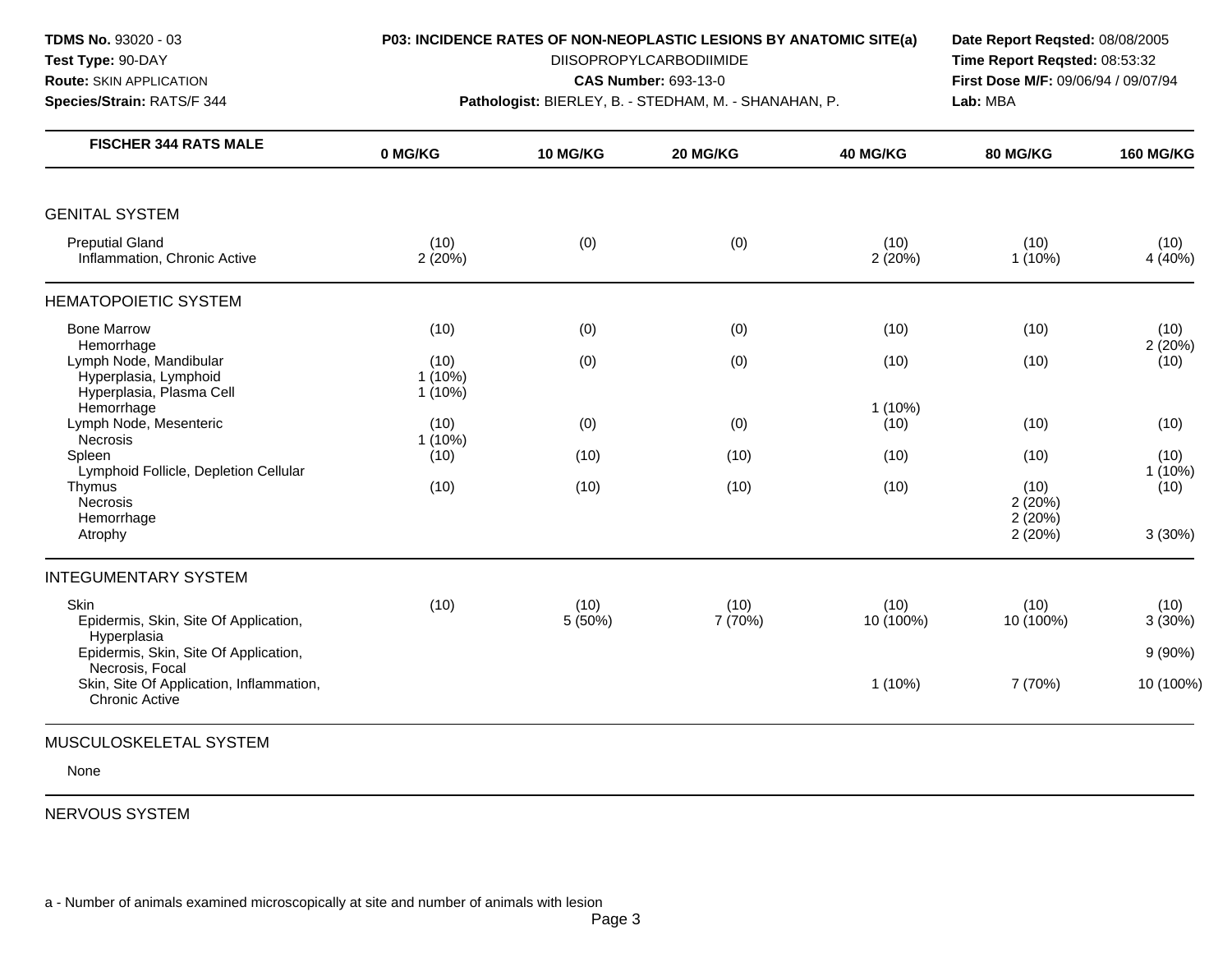**TDMS No.** 93020 - 03

# **Test Type:** 90-DAY

**Route:** SKIN APPLICATION

**Species/Strain:** RATS/F 344

#### **P03: INCIDENCE RATES OF NON-NEOPLASTIC LESIONS BY ANATOMIC SITE(a)**

DIISOPROPYLCARBODIIMIDE

**CAS Number:** 693-13-0

**Pathologist:** BIERLEY, B. - STEDHAM, M. - SHANAHAN, P.

**Date Report Reqsted:** 08/08/2005 **Time Report Reqsted:** 08:53:32 **First Dose M/F:** 09/06/94 / 09/07/94 **Lab:** MBA

| <b>FISCHER 344 RATS MALE</b>                                                                                                  | 0 MG/KG                        | 10 MG/KG | 20 MG/KG | 40 MG/KG          | 80 MG/KG                                            | <b>160 MG/KG</b>                                       |
|-------------------------------------------------------------------------------------------------------------------------------|--------------------------------|----------|----------|-------------------|-----------------------------------------------------|--------------------------------------------------------|
| <b>Brain</b><br>Edema, Focal<br>Hemorrhage<br>Congestion<br>Arteriole, Necrosis, Fibrinoid                                    | (10)                           | (10)     | (10)     | (10)              | (10)<br>5(50%)<br>$1(10\%)$                         | (10)<br>$1(10\%)$<br>4 (40%)<br>$1(10\%)$<br>$1(10\%)$ |
| Neuron, Necrosis                                                                                                              |                                |          |          |                   | 8 (80%)                                             |                                                        |
| <b>RESPIRATORY SYSTEM</b>                                                                                                     |                                |          |          |                   |                                                     |                                                        |
| Lung<br>Congestion<br>Hemorrhage<br>Alveolus, Infiltration Cellular, Histiocyte<br>Interstitium, Inflammation, Chronic Active | (10)<br>$1(10\%)$<br>$1(10\%)$ | (0)      | (0)      | (10)              | (10)<br>5 (50%)<br>1(10%)<br>$1(10\%)$<br>$1(10\%)$ | (10)<br>8(80%)                                         |
| Perivascular, Infiltration Cellular,<br>Lymphocyte                                                                            | 3(30%)                         |          |          | 6(60%)            | 1 (10%)                                             |                                                        |
| Nose<br>Respiratory Epithelium, Inflammation,<br><b>Chronic Active</b>                                                        | (10)<br>3(30%)                 | (0)      | (0)      | (10)<br>$1(10\%)$ | (10)<br>$1(10\%)$                                   | (10)<br>5(50%)                                         |
| Respiratory Epithelium, Metaplasia,                                                                                           |                                |          |          |                   |                                                     | 3(30%)                                                 |
| Squamous<br>Squamous Epithelium, Inflammation,                                                                                |                                |          |          | $1(10\%)$         |                                                     |                                                        |
| Chronic<br>Squamous Epithelium, Inflammation,<br><b>Chronic Active</b>                                                        |                                |          |          |                   |                                                     | $1(10\%)$                                              |
| SPECIAL SENSES SYSTEM                                                                                                         |                                |          |          |                   |                                                     |                                                        |
| Eye<br>Cornea, Bilateral, Degeneration, Focal                                                                                 | (0)                            | (0)      | (0)      | (0)               | (1)<br>1 (100%)                                     | (0)                                                    |
| <b>URINARY SYSTEM</b>                                                                                                         |                                |          |          |                   |                                                     |                                                        |
| Kidney<br>Nephropathy                                                                                                         | (10)<br>5 (50%)                | (0)      | (0)      | (10)<br>2(20%)    | (10)                                                | (10)                                                   |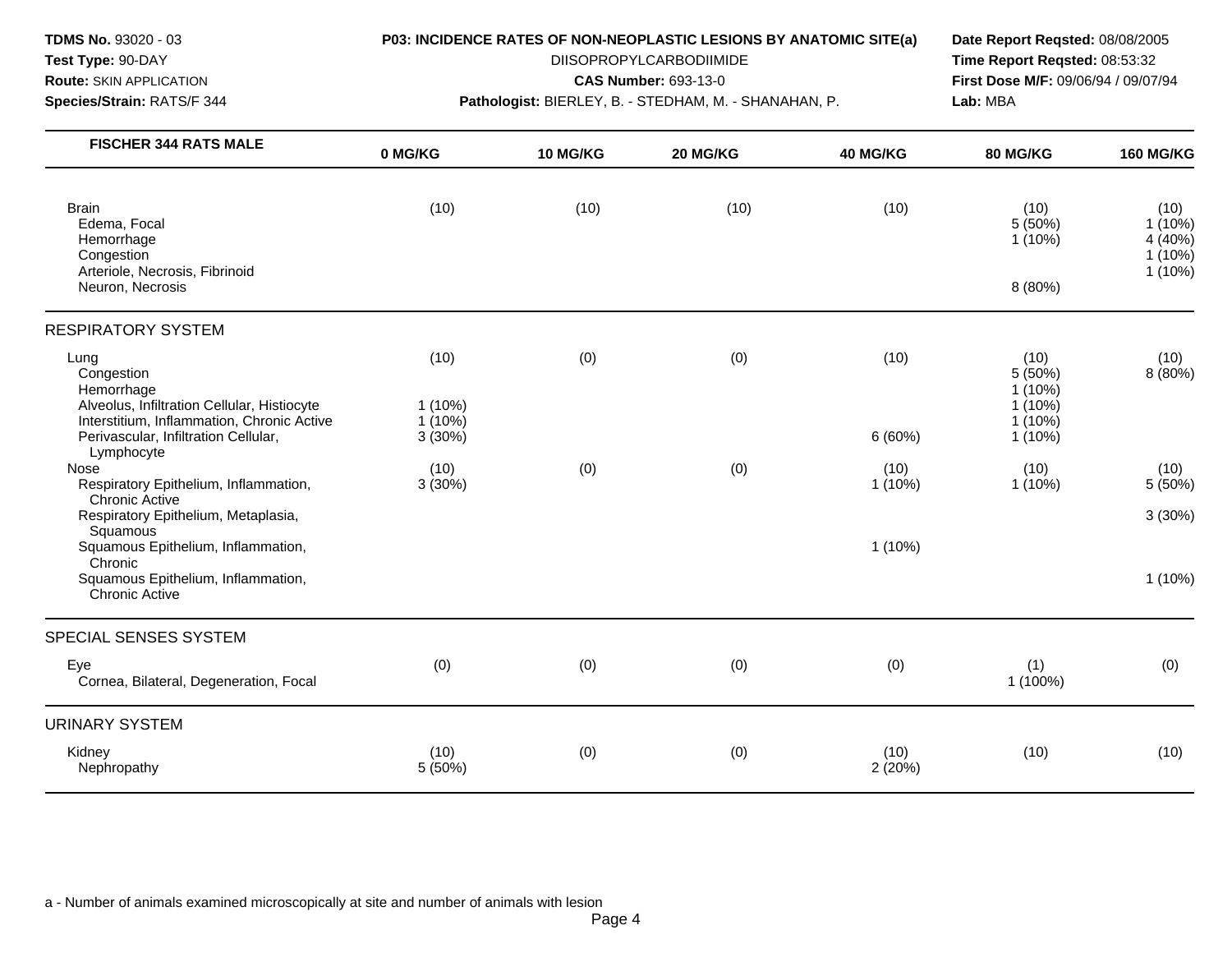| <b>TDMS No. 93020 - 03</b>     | <b>P03: INCIDENCE RATES OF NON-NEOPLASTIC LESIONS BY ANATOMIC SITE(a)</b> |                 |          |          | Date Report Regsted: 08/08/2005            |                  |  |
|--------------------------------|---------------------------------------------------------------------------|-----------------|----------|----------|--------------------------------------------|------------------|--|
| <b>Test Type: 90-DAY</b>       | <b>DIISOPROPYLCARBODIIMIDE</b>                                            |                 |          |          | Time Report Regsted: 08:53:32              |                  |  |
| <b>Route: SKIN APPLICATION</b> | <b>CAS Number: 693-13-0</b>                                               |                 |          |          | <b>First Dose M/F: 09/06/94 / 09/07/94</b> |                  |  |
| Species/Strain: RATS/F 344     | Pathologist: BIERLEY, B. - STEDHAM, M. - SHANAHAN, P.                     |                 |          |          | Lab: MBA                                   |                  |  |
| <b>FISCHER 344 RATS MALE</b>   | 0 MG/KG                                                                   | <b>10 MG/KG</b> | 20 MG/KG | 40 MG/KG | 80 MG/KG                                   | <b>160 MG/KG</b> |  |

\*\*\* END OF MALE \*\*\*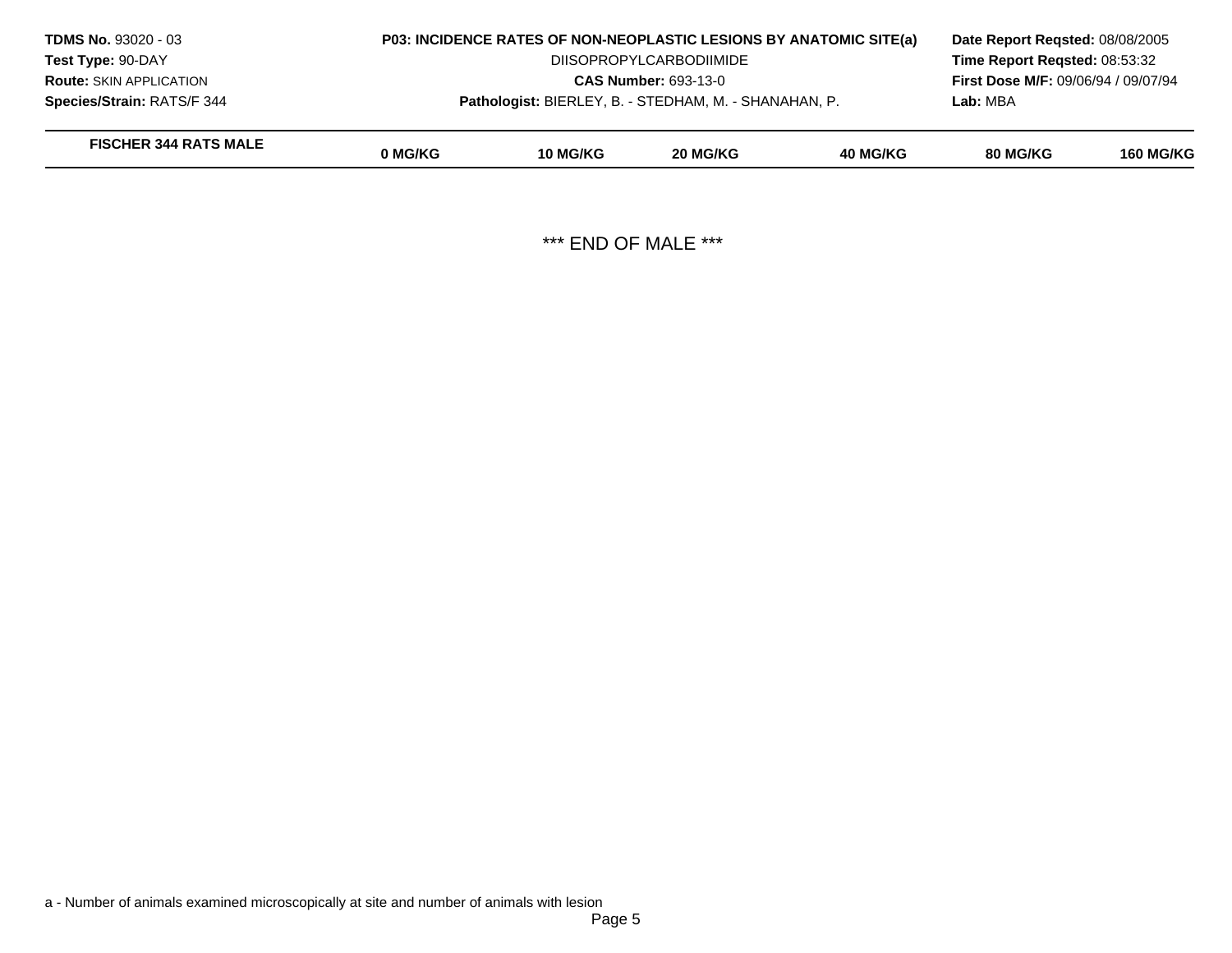**Species/Strain:** RATS/F 344 **Pathologist:** BIERLEY, B. - STEDHAM, M. - SHANAHAN, P. **Lab:** MBA

**Test Type:** 90-DAY DIISOPROPYLCARBODIIMIDE **Time Report Reqsted:** 08:53:32 **Route:** SKIN APPLICATION **CAS Number:** 693-13-0 **First Dose M/F:** 09/06/94 / 09/07/94

| <b>FISCHER 344 RATS FEMALE</b>                                                                   | 0 MG/KG                     | 10 MG/KG | 20 MG/KG          | 40 MG/KG         | 80 MG/KG          | <b>160 MG/KG</b> |
|--------------------------------------------------------------------------------------------------|-----------------------------|----------|-------------------|------------------|-------------------|------------------|
| <b>Disposition Summary</b>                                                                       |                             |          |                   |                  |                   |                  |
| <b>Animals Initially in Study</b><br><b>Early Deaths</b>                                         | 10                          | 10       | 10                | 10               | 10                | 10               |
| Moribund Sacrifice<br><b>Survivors</b>                                                           |                             |          |                   |                  | 10                | 10               |
| <b>Accidently Killed</b><br><b>Terminal Sacrifice</b><br><b>Animals Examined Microscopically</b> | 1<br>$\boldsymbol{9}$<br>10 | 10<br>10 | 10<br>10          | 10<br>10         | 10                | 10               |
| <b>ALIMENTARY SYSTEM</b>                                                                         |                             |          |                   |                  |                   |                  |
| Liver<br>Congestion                                                                              | (10)                        | (0)      | (0)               | (10)             | (10)<br>$1(10\%)$ | (10)             |
| Centrilobular, Congestion<br>Mesentery                                                           | (0)                         | (0)      | (0)               | (1)              | (0)               | 2(20%)<br>(0)    |
| Fat, Necrosis<br>Pancreas<br>Acinus, Cytoplasmic Alteration, Focal                               | (10)<br>$1(10\%)$           | (0)      | (0)               | 1 (100%)<br>(10) | (10)              | (10)             |
| <b>CARDIOVASCULAR SYSTEM</b>                                                                     |                             |          |                   |                  |                   |                  |
| Heart<br>Cardiomyopathy                                                                          | (10)                        | (10)     | (10)<br>$1(10\%)$ | (10)<br>2(20%)   | (10)<br>2(20%)    | (10)             |
| <b>ENDOCRINE SYSTEM</b>                                                                          |                             |          |                   |                  |                   |                  |
| <b>Adrenal Cortex</b><br>Hypertrophy, Focal                                                      | (10)<br>$1(10\%)$           | (0)      | (0)               | (10)             | (10)              | (10)             |
| <b>GENERAL BODY SYSTEM</b>                                                                       |                             |          |                   |                  |                   |                  |
| None                                                                                             |                             |          |                   |                  |                   |                  |
| <b>GENITAL SYSTEM</b>                                                                            |                             |          |                   |                  |                   |                  |
| <b>Clitoral Gland</b>                                                                            | (8)                         | (0)      | (0)               | (6)              | (10)              | (10)             |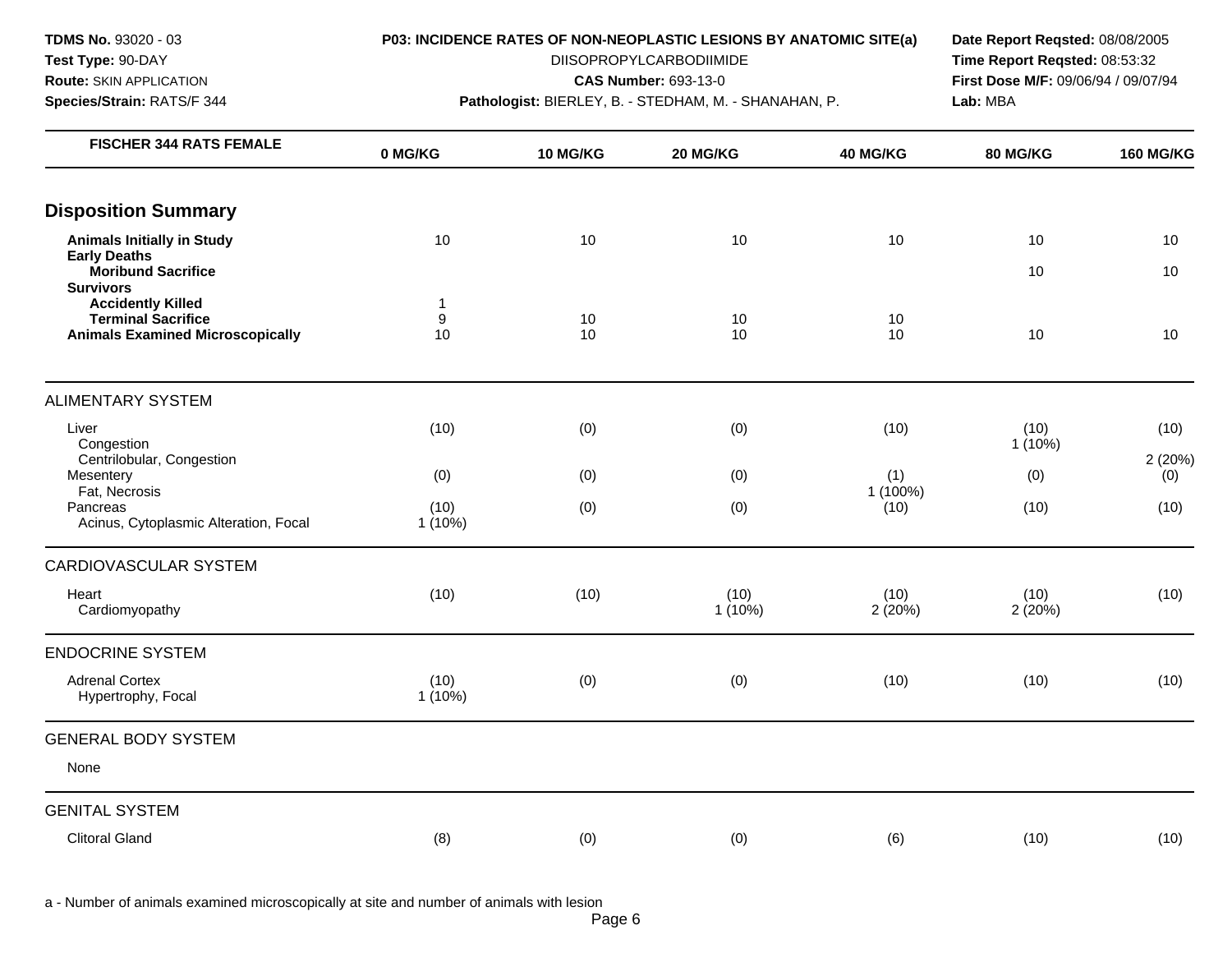**Species/Strain:** RATS/F 344 **Pathologist:** BIERLEY, B. - STEDHAM, M. - SHANAHAN, P. **Lab:** MBA

**Test Type:** 90-DAY DIISOPROPYLCARBODIIMIDE **Time Report Reqsted:** 08:53:32 **Route:** SKIN APPLICATION **CAS Number:** 693-13-0 **First Dose M/F:** 09/06/94 / 09/07/94

| <b>FISCHER 344 RATS FEMALE</b>                                                        | 0 MG/KG           | 10 MG/KG       | 20 MG/KG          | 40 MG/KG                     | 80 MG/KG               | <b>160 MG/KG</b>  |
|---------------------------------------------------------------------------------------|-------------------|----------------|-------------------|------------------------------|------------------------|-------------------|
|                                                                                       |                   |                |                   |                              |                        |                   |
| Inflammation, Chronic Active<br>Ovary                                                 | (10)              | (0)            | (0)               | 1(17%)<br>(10)               | 2(20%)<br>(10)         | $1(10\%)$<br>(10) |
| Cyst<br><b>Uterus</b><br>Hydrometra                                                   | (10)              | (1)            | (5)<br>$5(100\%)$ | $1(10\%)$<br>(10)<br>4 (40%) | (10)                   | (10)<br>$1(10\%)$ |
| <b>HEMATOPOIETIC SYSTEM</b>                                                           |                   |                |                   |                              |                        |                   |
| <b>Bone Marrow</b><br>Hyperplasia, Focal, Lymphoid<br>Hyperplasia, Focal, Histiocytic | (10)              | (0)            | (0)               | (10)<br>$1(10\%)$<br>2(20%)  | (10)                   | (10)              |
| Hemorrhage<br>Atrophy                                                                 |                   |                |                   |                              | $1(10\%)$<br>$1(10\%)$ | 2(20%)            |
| Lymph Node, Mandibular<br>Hemorrhage                                                  | (10)              | (0)            | (0)               | (9)                          | (9)<br>$1(11\%)$       | (10)              |
| Hyperplasia, Lymphoid<br>Lymph Node, Mesenteric<br>Hyperplasia, Histiocytic           | (10)<br>$1(10\%)$ | (0)            | (0)               | (10)<br>$1(10\%)$            | $1(11\%)$<br>(10)      | 2(20%)<br>(10)    |
| Hyperplasia, Lymphoid<br>Thymus<br>Atrophy                                            | (10)              | (10)           | (10)              | $1(10\%)$<br>(10)            | (10)<br>4 (40%)        | (10)<br>$1(10\%)$ |
| <b>INTEGUMENTARY SYSTEM</b>                                                           |                   |                |                   |                              |                        |                   |
| Skin<br>Epidermis, Skin, Site Of Application,<br>Hyperplasia                          | (10)<br>$1(10\%)$ | (10)<br>2(20%) | (10)<br>$3(30\%)$ | (10)<br>5 (50%)              | (10)<br>10 (100%)      | (10)<br>10 (100%) |
| Epidermis, Skin, Site Of Application,<br>Necrosis, Focal                              |                   |                |                   |                              |                        | 10 (100%)         |
| Skin, Site Of Application, Inflammation,<br><b>Chronic Active</b>                     |                   |                |                   |                              | 7 (70%)                | 10 (100%)         |
| MUSCULOSKELETAL SYSTEM                                                                |                   |                |                   |                              |                        |                   |
| None                                                                                  |                   |                |                   |                              |                        |                   |
| <b>NERVOUS SYSTEM</b>                                                                 |                   |                |                   |                              |                        |                   |
| <b>Brain</b>                                                                          | (10)              | (10)           | (10)              | (10)                         | (10)                   | (10)              |